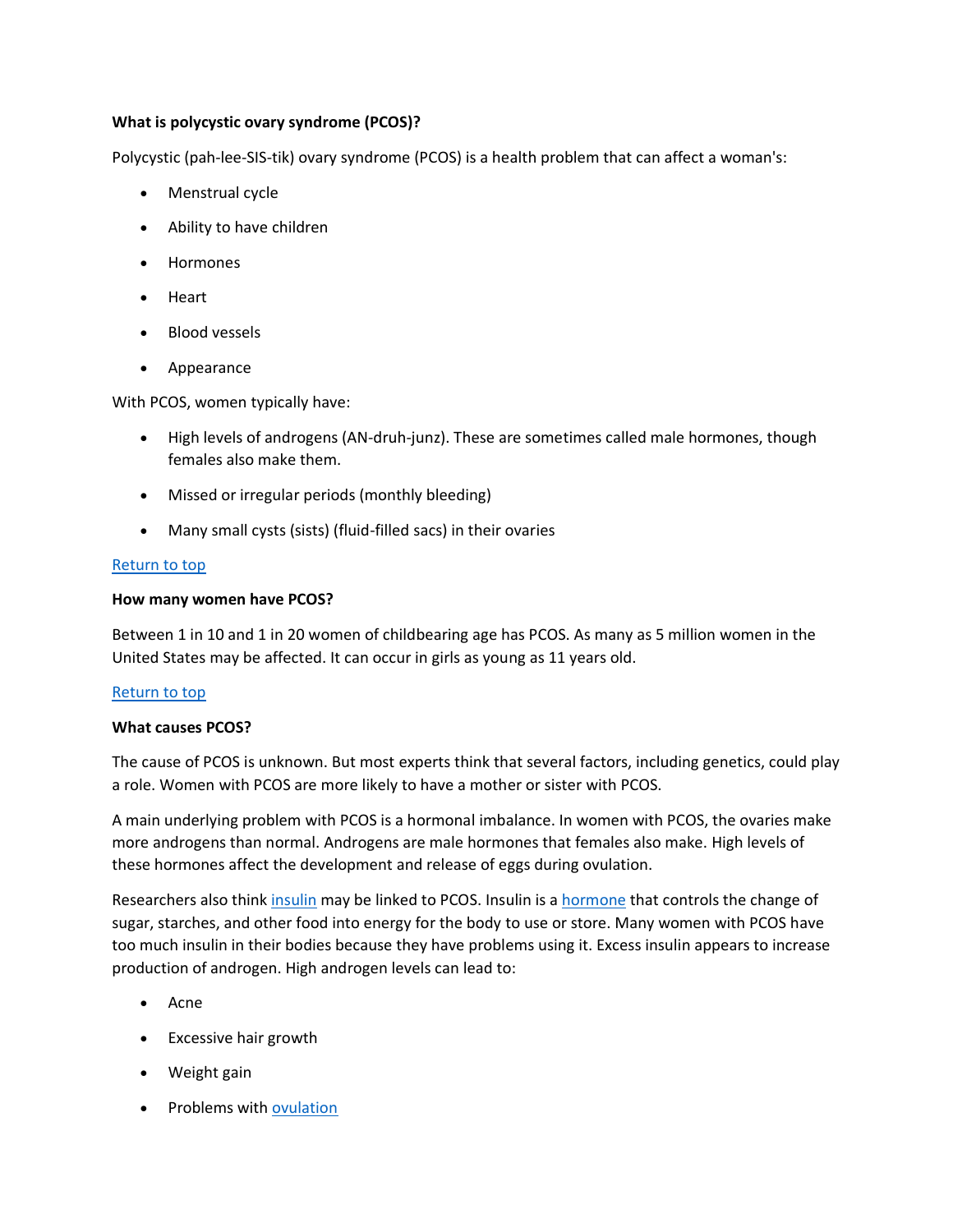### [Return to top](http://womenshealth.gov/publications/our-publications/fact-sheet/polycystic-ovary-syndrome.html#top)

### **What are the symptoms of PCOS?**

The symptoms of PCOS can vary from woman to woman. Some of the symptoms of PCOS include:

- Infertility (not able to get pregnant) because of not ovulating. In fact, PCOS is the most common cause of female infertility.
- Infrequent, absent, and/or irregular menstrual periods
- Hirsutism (HER-suh-tiz-um) increased hair growth on the face, chest, stomach, back, thumbs, or toes
- Cysts on the [ovaries](http://www.womenshealth.gov/glossary/index.html#ovaries)
- Acne, oily skin, or dandruff
- Weight gain or obesity, usually with extra weight around the waist
- Male-pattern baldness or thinning hair
- Patches of skin on the neck, arms, breasts, or thighs that are thick and dark brown or black
- Skin tags excess flaps of skin in the armpits or neck area
- Pelvic pain
- Anxiety or [depression](http://www.womenshealth.gov/glossary/index.html#depression)
- Sleep apnea when breathing stops for short periods of time while asleep

### [Return to top](http://womenshealth.gov/publications/our-publications/fact-sheet/polycystic-ovary-syndrome.html#top)

### **Why do women with PCOS have trouble with their menstrual cycle and fertility?**

The ovaries, where a woman's eggs are produced, have tiny fluid-filled sacs called follicles or cysts. As the egg grows, the follicle builds up fluid. When the egg matures, the follicle breaks open, the egg is released, and the egg travels through th[e fallopian tube](http://www.womenshealth.gov/glossary/index.html#fallopian) to the uterus (womb) for fertilization. This is called ovulation.

In women with PCOS, the ovary doesn't make all of the hormones it needs for an egg to fully mature. The follicles may start to grow and build up fluid but ovulation does not occur. Instead, some follicles may remain as cysts. For these reasons, ovulation does not occur and the hormone progesterone is not made. Without progesterone, a woman's menstrual cycle is irregular or absent. Plus, the ovaries make male hormones, which also prevent ovulation.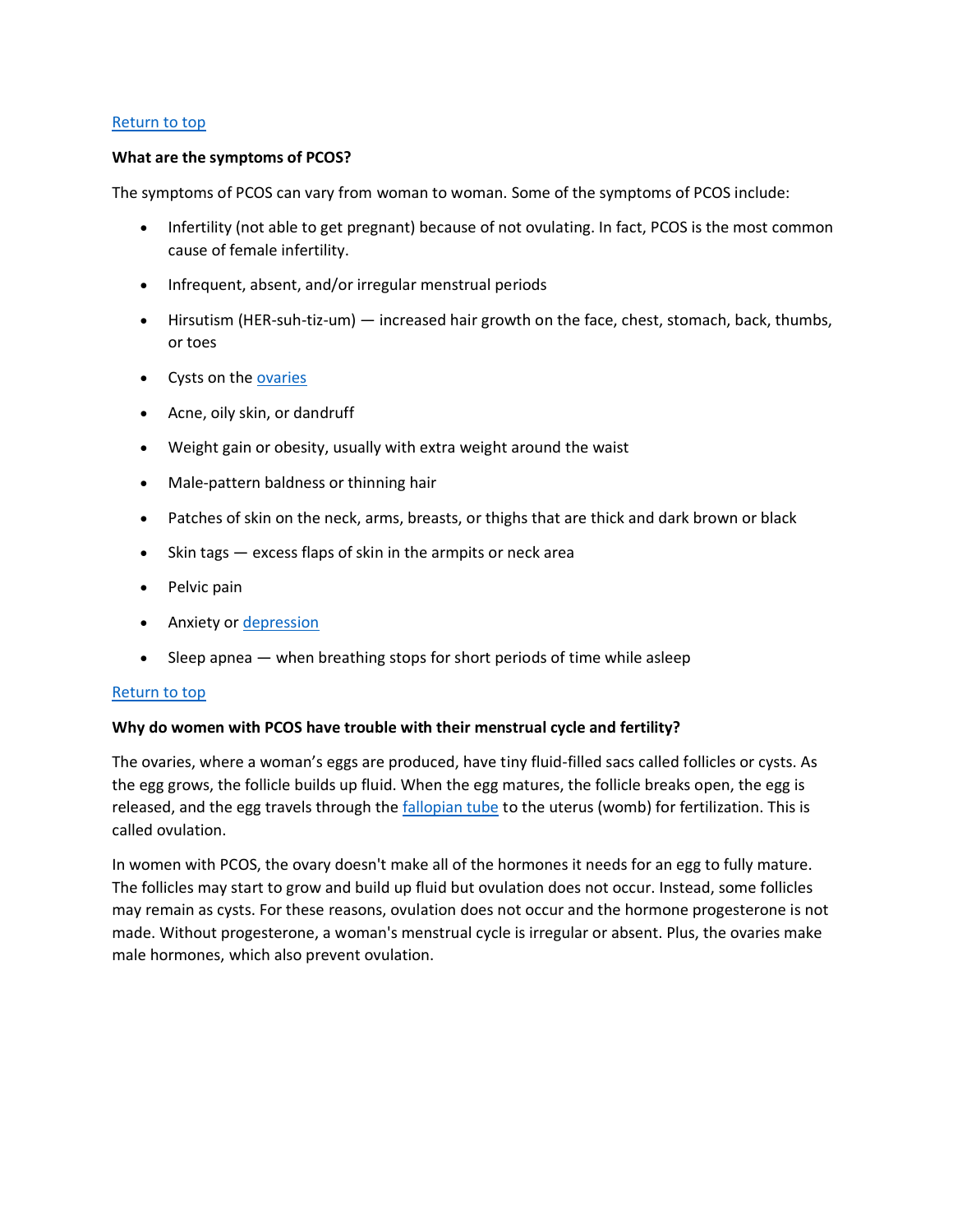#### **Normal ovary and polycystic ovary**



#### [Return to top](http://womenshealth.gov/publications/our-publications/fact-sheet/polycystic-ovary-syndrome.html#top)

#### **Does PCOS change at menopause?**

Yes and no. PCOS affects many systems in the body. So, many symptoms may persist even though ovarian function and hormone levels change as a woman nears [menopause.](http://www.womenshealth.gov/glossary/index.html#menopause) For instance, excessive hair growth continues, and male-pattern baldness or thinning hair gets worse after menopause. Also, the risks of complications (health problems) from PCOS, such as heart attack, stroke, and diabetes, increase as a woman gets older.

#### [Return to top](http://womenshealth.gov/publications/our-publications/fact-sheet/polycystic-ovary-syndrome.html#top)

#### **How do I know if I have PCOS?**

There is no single test to diagnose PCOS. Your doctor will take the following steps to find out if you have PCOS or if something else is causing your symptoms.

**Medical history.** Your doctor will ask about your menstrual periods, weight changes, and other symptoms.

**Physical exam.** Your doctor will want to measure your blood pressure, [body mass index \(BMI\),](http://womenshealth.gov/publications/our-publications/fact-sheet/.http:/www.womenshealth.gov/glossary/index.html#bmi) and waist size. He or she also will check the areas of increased hair growth. You should try to allow the natural hair to grow for a few days before the visit.

**Pelvic exam.** Your doctor might want to check to see if your ovaries are enlarged or swollen by the increased number of small cysts.

**Blood tests.** Your doctor may check the androgen hormone and glucose (sugar) levels in your blood.

**Vaginal ultrasound (sonogram).** Your doctor may perform a test that uses sound waves to take pictures of the pelvic area. It might be used to examine your ovaries for cysts and check the endometrium (endo-MEE-tree-uhm) (lining of the womb). This lining may become thicker if your periods are not regular.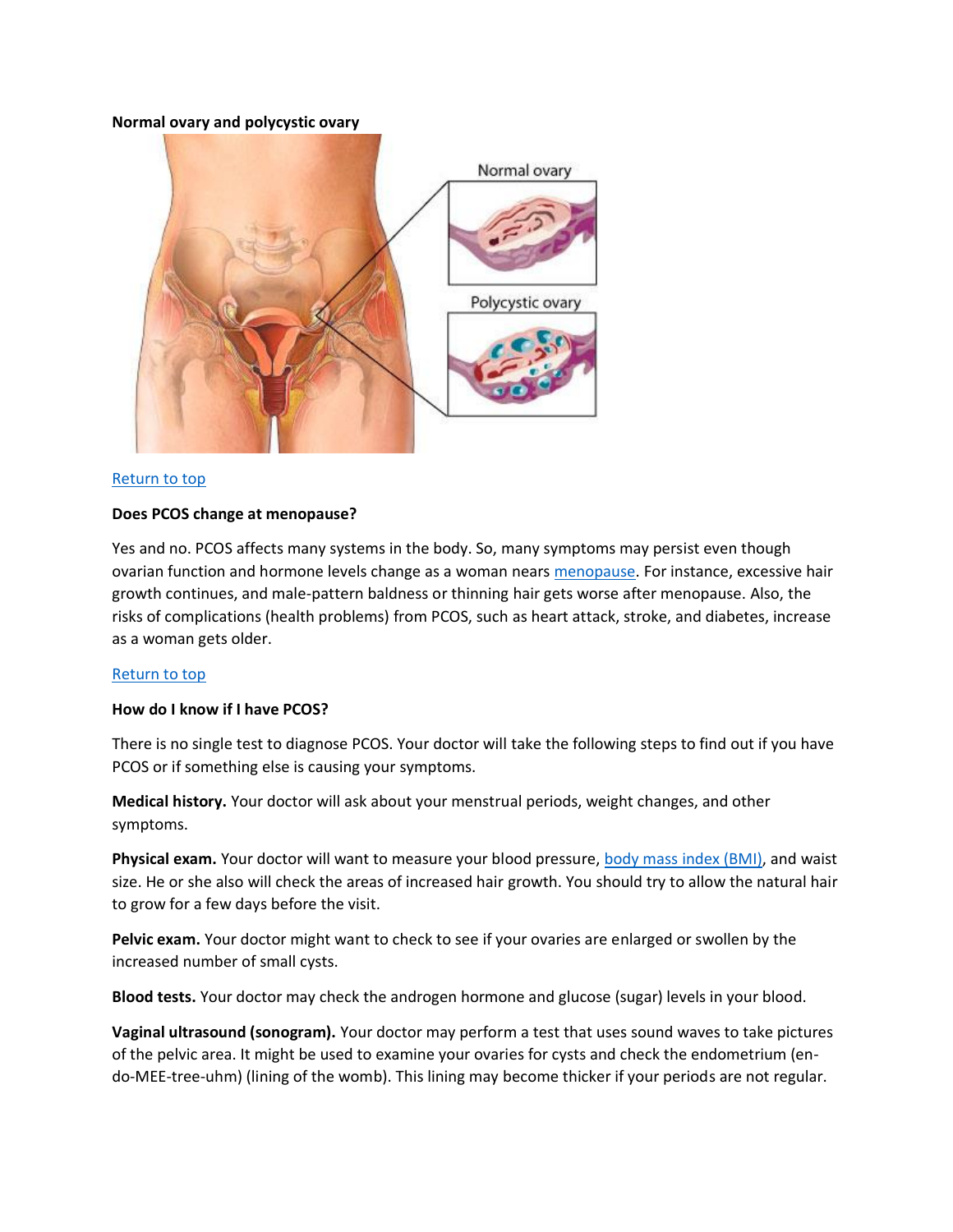### [Return to top](http://womenshealth.gov/publications/our-publications/fact-sheet/polycystic-ovary-syndrome.html#top)

### **How is PCOS treated?**

Because there is no cure for PCOS, it needs to be managed to prevent problems. Treatment goals are based on your symptoms, whether or not you want to become pregnant, and lowering your chances of getting heart disease and diabetes. Many women will need a combination of treatments to meet these goals. Some treatments for PCOS include**:**

**Lifestyle modification.** Many women with PCOS are overweight or obese, which can cause health problems. You can help manage your PCOS by eating healthy and exercising to keep your weight at a healthy level. Healthy eating tips include:

- Limiting processed foods and foods with added sugars
- Adding more whole-grain products, fruits, vegetables, and lean meats to your diet

This helps to lower blood glucose (sugar) levels, improve the body's use of insulin, and normalize hormone levels in your body. Even a 10 percent loss in body weight can restore a normal period and make your cycle more regular.

**Birth control pills.** For women who don't want to get pregnant, [birth control](http://womenshealth.gov/publications/our-publications/fact-sheet/birth-control-methods.html) pills can:

- Control menstrual cycles
- Reduce male hormone levels
- Help to clear acne

Keep in mind that the menstrual cycle will become abnormal again if the pill is stopped. Women may also think about taking a pill that only has [progesterone](http://www.womenshealth.gov/glossary/index.html#progesterone) (proh-JES-tuh-rohn), like Provera, to control the menstrual cycle and reduce the risk of endometrial cancer (See Does PCOS put women at risk for other [health problems?\)](http://womenshealth.gov/publications/our-publications/fact-sheet/polycystic-ovary-syndrome.html#j). But, progesterone alone does not help reduce acne and hair growth.

**Diabetes medications.** The medicine metformin (Glucophage) is used to treat type 2 diabetes. It has also been found to help with PCOS symptoms, though it isn't approved by the U.S Food and Drug Administration (FDA) for this use. Metformin affects the way insulin controls blood glucose (sugar) and lowers testosterone production. It slows the growth of abnormal hair and, after a few months of use, may help ovulation to return. Recent research has shown metformin to have other positive effects, such as decreased body mass and improved cholesterol levels. Metformin will not cause a person to become diabetic.

**Fertility medications.** Lack of ovulation is usually the reason for fertility problems in women with PCOS. Several medications that stimulate ovulation can help women with PCOS become pregnant. Even so, other reasons for infertility in both the woman and man should be ruled out before fertility medications are used. Also, some fertility medications increase the risk for multiple births (twins, triplets). Treatment options include:

 Clomiphene (KLOHM-uh-feen) (Clomid, Serophene) — the first choice therapy to stimulate ovulation for most patients.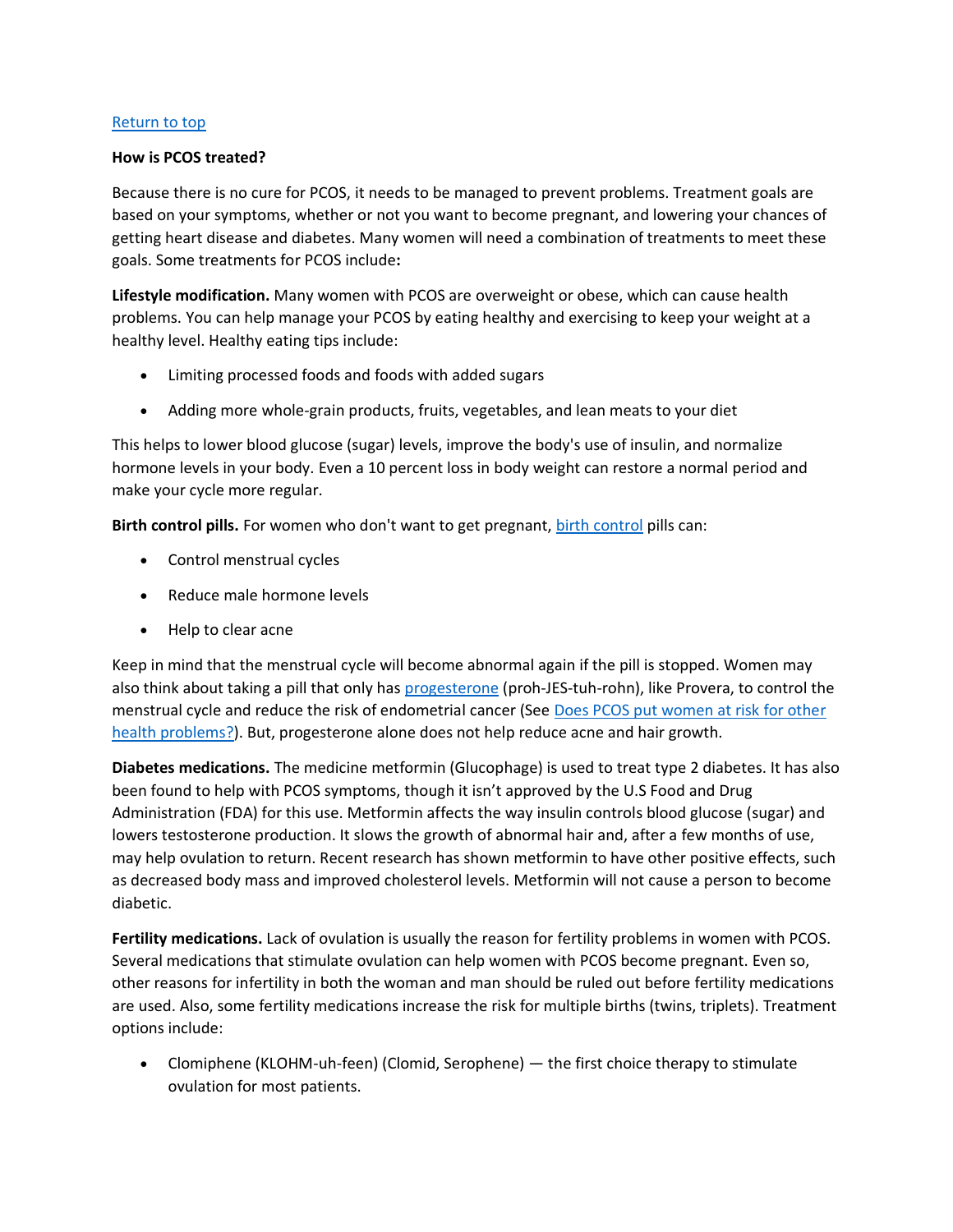- Metformin taken with clomiphene may be tried if clomiphene alone fails. The combination may help women with PCOS ovulate on lower doses of medication.
- Gonadotropins (goe-NAD-oh-troe-pins) given as shots, but are more expensive and raise the risk of multiple births compared to clomiphene.

Another option is in vitro fertilization (IVF). IVF offers the best chance of becoming pregnant in any given cycle. It also gives doctors better control over the chance of multiple births. But, IVF is very costly.

**Surgery.** "Ovarian drilling" is a surgery that may increase the chance of ovulation. It's sometimes used when a woman does not respond to fertility medicines. The doctor makes a very small cut above or below the navel (belly button) and inserts a small tool that acts like a telescope into the abdomen (stomach). This is called laparoscopy (lap-uh-RAHS-kuh-pee). The doctor then punctures the ovary with a small needle carrying an electric current to destroy a small portion of the ovary. This procedure carries a risk of developing scar tissue on the ovary. This surgery can lower male hormone levels and help with ovulation. But, these effects may only last a few months. This treatment doesn't help with loss of scalp hair or increased hair growth on other parts of the body.

**Medicine for increased hair growth or extra male hormones.** Medicines called anti-androgens may reduce hair growth and clear acne. Spironolactone (speer-on-oh-LAK-tone) (Aldactone), first used to treat high blood pressure, has been shown to reduce the impact of male hormones on hair growth in women. Finasteride (fin-AST-uhr-yd) (Propecia), a medicine taken by men for hair loss, has the same effect. Anti-androgens are often combined with birth control pills. These medications should not be taken if you are trying to become pregnant.

# *Before taking Aldactone, tell your doctor if you are pregnant or plan to become pregnant. Do not breastfeed while taking this medicine. Women who may become pregnant should not handle Propecia.*

Other options include:

- Vaniqa (van-ik-uh) cream to reduce facial hair
- Laser hair removal or electrolysis to remove hair
- Hormonal treatment to keep new hair from growing

**Other treatments.** Some research has shown that bariatric (weight loss) surgery may be effective in resolving PCOS in morbidly obese women. Morbid obesity means having a BMI of more than 40, or a BMI of 35 to 40 with an obesity-related disease. The drug troglitazone (troh-GLIT-uh-zohn) was shown to help women with PCOS. But, it was taken off the market because it caused liver problems. Similar drugs without the same side effect are being tested in small trials.

Researchers continue to search for new ways to treat PCOS. To learn more about current PCOS treatment studies, visi[t ClinicalTrials.gov.](http://clinicaltrials.gov/) Talk to your doctor about whether taking part in a clinical trial might be right for you.

### [Return to top](http://womenshealth.gov/publications/our-publications/fact-sheet/polycystic-ovary-syndrome.html#top)

**How does PCOS affect a woman while pregnant?**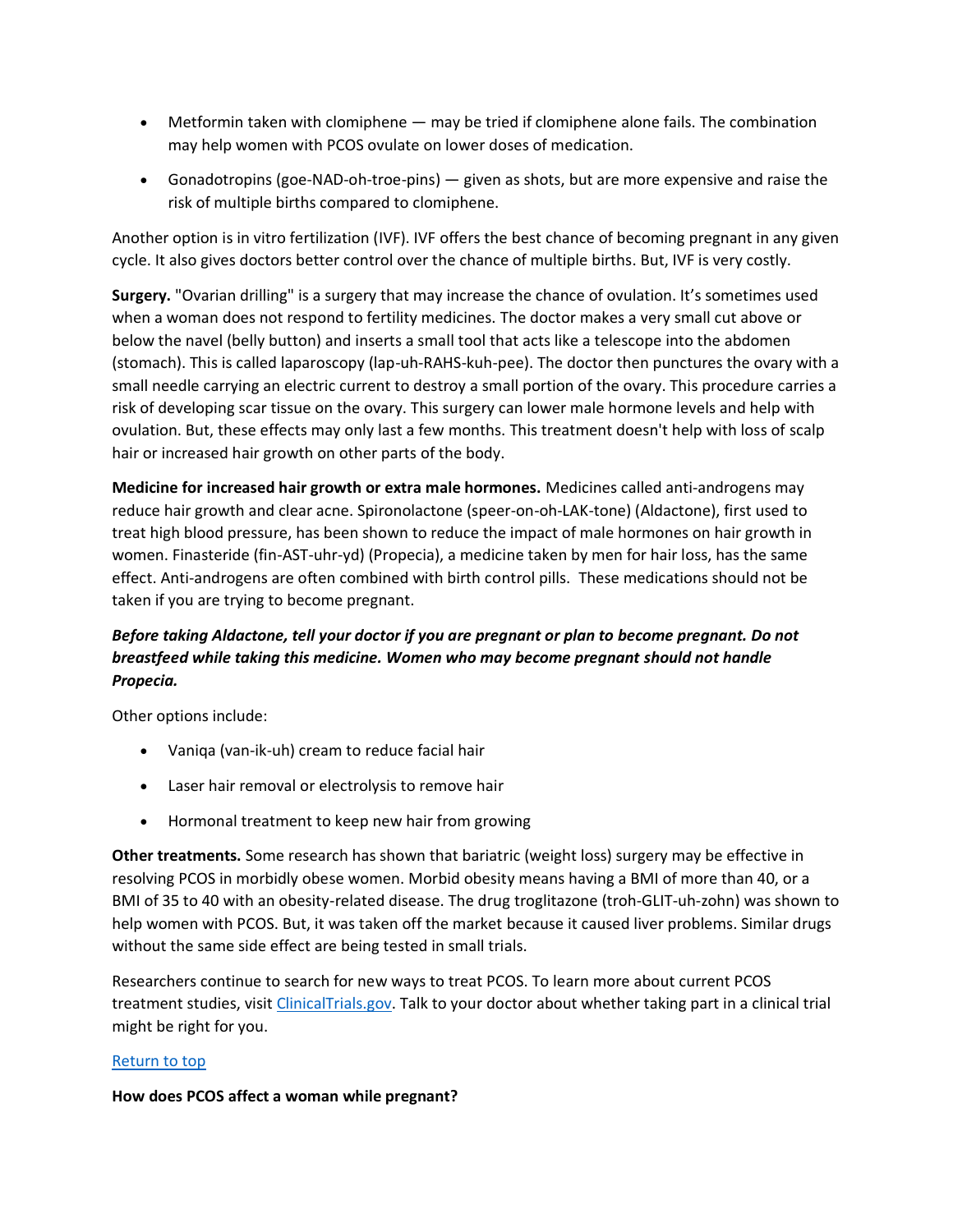Women with PCOS appear to have higher rates of:

- Miscarriage
- Gestational diabetes
- Pregnancy-induced high blood pressure [\(preeclampsia\)](http://www.womenshealth.gov/glossary/index.html#preeclampsia)
- Premature delivery

Babies born to women with PCOS have a higher risk of spending time in a neonatal intensive care unit or of dying before, during, or shortly after birth. Most of the time, these problems occur in multiple-birth babies (twins, triplets).

Researchers are studying whether the diabetes medicine metformin can prevent or reduce the chances of having problems while pregnant. Metformin also lowers male hormone levels and limits weight gain in women who are obese when they get pregnant.

Metformin is an FDA pregnancy category B drug. It does not appear to cause major birth defects or other problems in pregnant women. But, there have only been a few studies of metformin use in pregnant women to confirm its safety. Talk to your doctor about taking metformin if you are pregnant or are trying to become pregnant. Also, metformin is passed through breastmilk. Talk with your doctor about metformin use if you are a nursing mother.

### [Return to top](http://womenshealth.gov/publications/our-publications/fact-sheet/polycystic-ovary-syndrome.html#top)

### **Does PCOS put women at risk for other health problems?**

Women with PCOS have greater chances of developing several serious health conditions, including lifethreatening diseases. Recent studies found that:

- More than 50 percent of women with PCOS will have diabetes or pre-diabetes (impaired glucose tolerance) before the age of 40.
- The risk of heart attack is 4 to 7 times higher in women with PCOS than women of the same age without PCOS.
- Women with PCOS are at greater risk of having high blood pressure.
- Women with PCOS have high levels of LDL (bad) cholesterol and low levels of HDL (good) cholesterol.
- Women with PCOS can develop sleep apnea. This is when breathing stops for short periods of time during sleep.

Women with PCOS may also develop [anxiety](http://www.womenshealth.gov/glossary/index.html#anxiety_disorder) and [depression.](http://www.womenshealth.gov/glossary/index.html#depression) It is important to talk to your doctor about treatment for these mental health conditions.

Women with PCOS are also at risk for endometrial cancer. Irregular menstrual periods and the lack of ovulation cause women to produce the hormone estrogen, but not the hormone progesterone. Progesterone causes the endometrium (lining of the womb) to shed each month as a menstrual period.